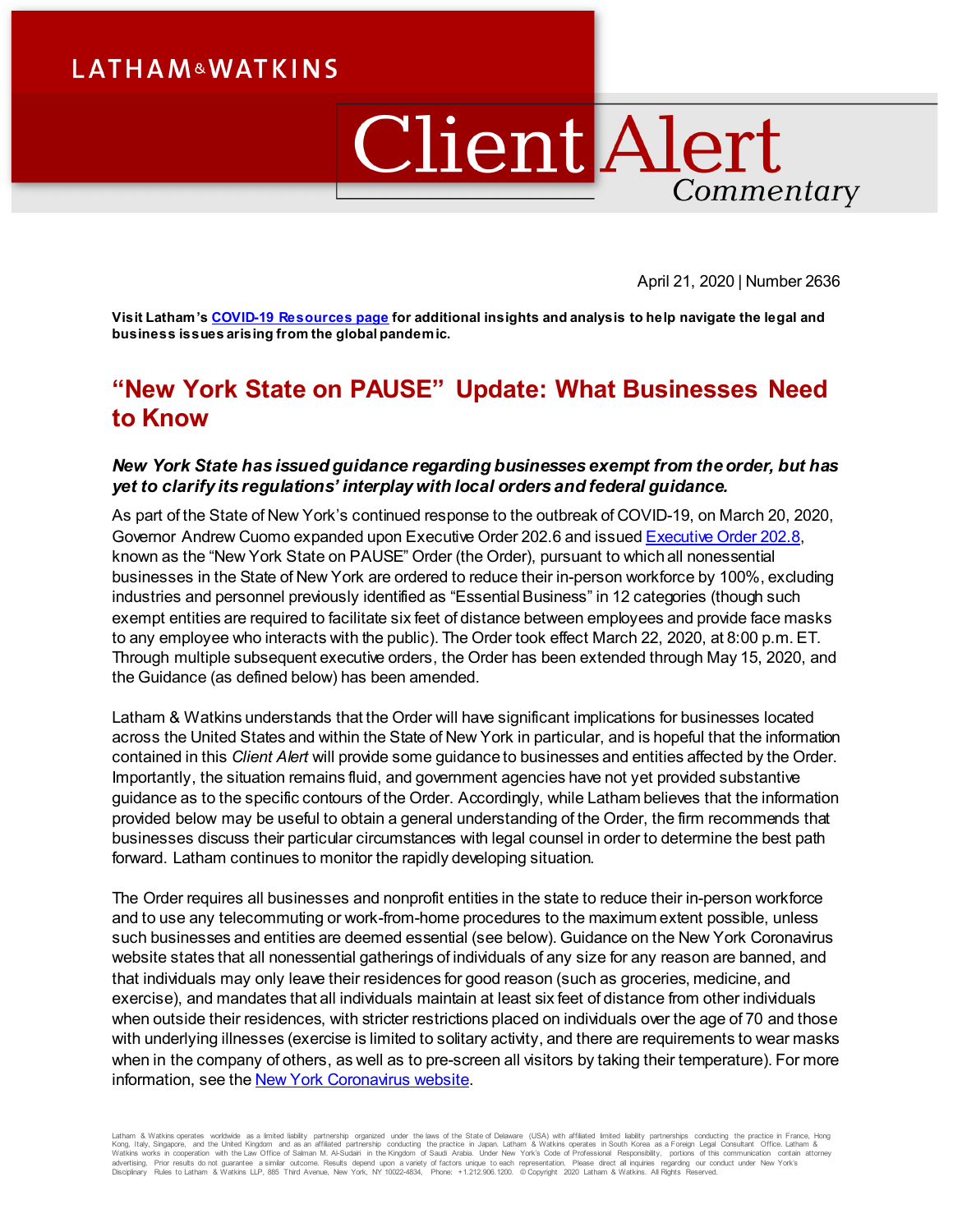# **New York State Essential Businesses or Entities**

Following Governor Cuomo's issuance o[f Executive Order 202.6](https://www.governor.ny.gov/news/no-2026-continuing-temporary-suspension-and-modification-laws-relating-disaster-emergency) on March 18, 2020, the state issued Guidance on Executive Order 202.6 (the Guidance) identifying 12 categories of "Essential Business" that are exempt from the business restrictions placed by the state in the most recent Order. This Guidance has been amended through several subsequent executive orders, and such amendments are reflected in the below list. The exempt businesses include:

- **Essential health care operations:** including research and laboratory services; hospitals; walk-incare health facilities; emergency veterinary and livestock medical services; senior and elder care; medical wholesale and distribution; home healthcare workers or aides for the elderly; doctor and emergency dentist offices; nursing homes, residential healthcare facilities or congregate care facilities; medical supplies and equipment providers; licensed mental health providers; licensed substance abuse treatment providers; medical billing support personnel; emergency chiropractic services; physical therapy, prescribed by a medical professional; and occupational therapy, prescribed by a medical professional
- **Essential infrastructure:** including public and private utilities (power generation, fuel supply, and transmission); public water and wastewater; telecommunications and data centers; airports/airlines; commercial shipping vessels, ports and seaports; transportation infrastructure such as bus, rail, forhire vehicles, and garages; and hotels and other places of accommodation
- **Essential manufacturing:** including food processing and manufacturing, including all foods and beverages; chemicals; medical equipment/instruments; pharmaceuticals; sanitary products; telecommunications; microelectronics/semi-conductor; food-producing agriculture/farms; household paper products; defense industry and transportation infrastructure; automobiles; and any parts or components necessary for essential products that are referenced within the Guidance
- **Essential retail:** including grocery stores and all food and beverage stores; pharmacies; convenience stores; farmers' markets; gas stations; restaurants/bars (but only for take-out/delivery); hardware, appliance, and building material stores; pet food; telecommunications to service existing customers and accounts; and delivery for orders placed remotely via phone or online at non-essential retail establishments (provided, however, that only one employee is physically present at the business location to fulfill orders)
- **Essential services:** including trash and recycling collection, processing, and disposal; mail and shipping services; laundromats and other clothing/fabric cleaning services; building cleaning and maintenance; child care services; bicycle repair; auto repair; automotive sales conducted remotely or electronically, with in-person vehicle return and delivery by appointment only; warehouse/distribution and fulfillment; funeral homes, crematoriums and cemeteries; storage for essential businesses and maintenance for the infrastructure of such storage facilities or to maintain or safeguard materials or product therein; animal shelters or animal care including dog walking and animal boarding; landscaping, but only for maintenance or pest control and not cosmetic purposes; designing, printing, publishing, and signage companies to the extent that they support essential businesses or services; and remote instruction or streaming of classes from public or private schools or health/fitness centers (provided, however, that no in-person congregate classes are permitted)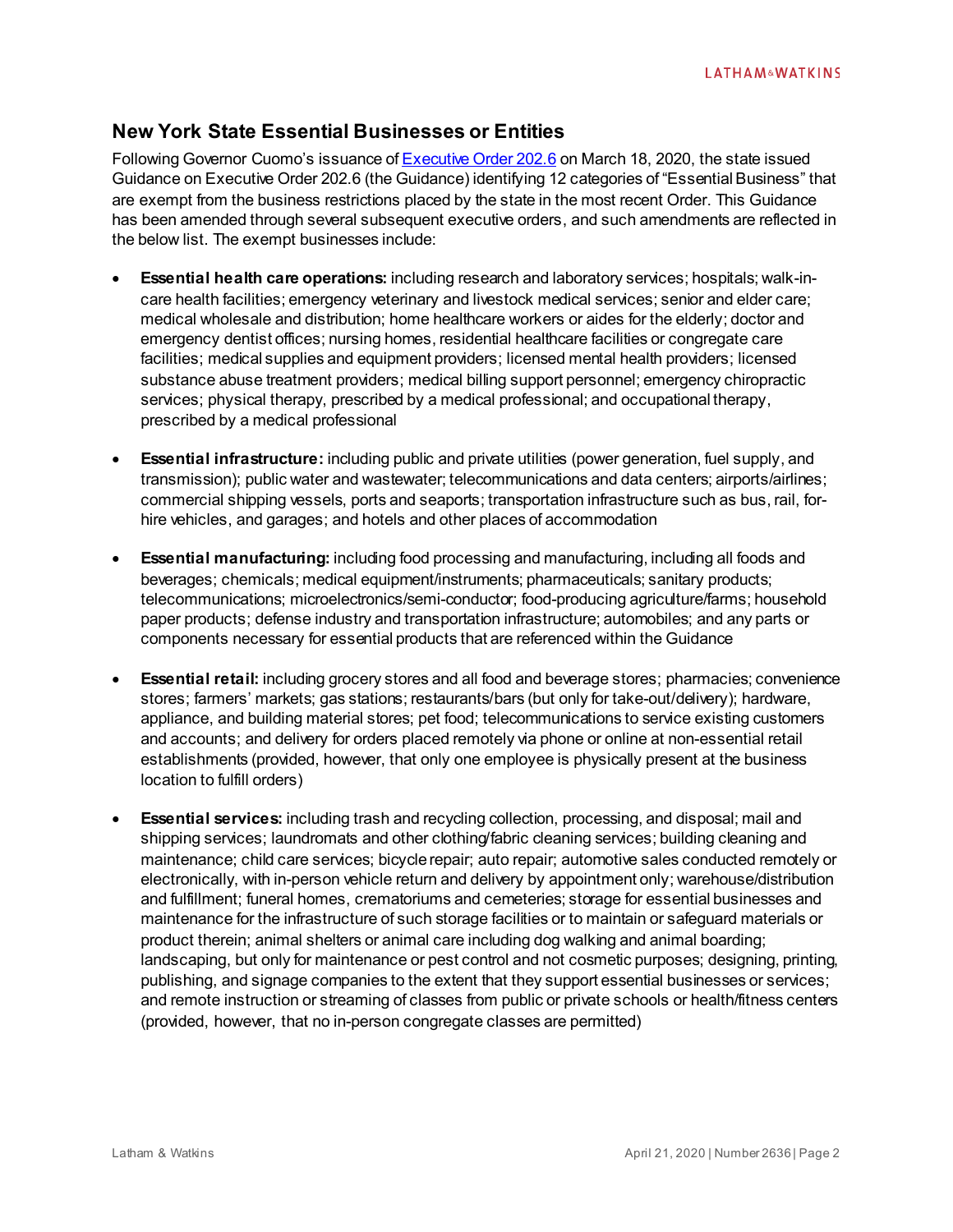#### • **News media**

- **Financial Institutions:** including banks and lending institutions; insurance; payroll; accounting; and services related to financial markets
- **Providers of basic necessities to economically disadvantaged populations:** including homeless shelters and congregate care facilities; food banks; and human services providers whose function includes the direct care of patients in state-licensed or funded voluntary programs; the care, protection, custody, and oversight of individuals both in the community and in state-licensed residential facilities; those operating community shelters and other critical human services agencies providing direct care or support
- **Essential construction:** including construction of, and business supporting the construction of, roads, bridges, transit facilities, utilities, hospitals or healthcare facilities, homeless shelters, or public or private schools; affordable housing, as defined as construction work where either (i) a minimum of 20% of the residential units are or will be deemed affordable and are or will be subject to a regulatory agreement and/or a declaration from a local, state, or federal government agency or (ii) where the project is being undertaken by, or on behalf of, a public housing authority; construction necessary to protect the health and safety of its occupants or to continue a project if allowing the project to remain undone would be unsafe (provided that the construction must be shut down when it is safe to do so); projects in the energy industry; existing (*i.e.*, currently underway) projects of an essential business; and work that is being completed by a single worker who is the sole employee/worker on the job site
- **Defense:** including defense and national security-related operations supporting the US government or a contractor to the US government
- **Essential services necessary to maintain safety, sanitation, and essential operations of residence or other essential businesses:** including law enforcement, including corrections and community supervision; fire prevention and response; building code enforcement; security; emergency management and response, EMS and 911 dispatch; building cleaners or janitors; general maintenance whether employed by the entity directly or a vendor; automotive repair; disinfection; and residential moving services
- **Vendors that provide essential services or products, including logistics and technology support and childcare services:** including logistics; technology support for online services; childcare programs and services; government owned or leased buildings; essential government services; and any personnel necessary for online or distance learning or classes delivered via remote means
- **Recreation:** including parks and other open public spaces, except playgrounds and other areas of congregation where social distancing cannot be abided; essential services, such as grounds keeping to avoid hazardous conditions and security, provided by employees, contractors, or vendors for private recreation facilities otherwise closed by the Order; and marinas, boatyards, and recreational marine manufacturers, for ongoing marina operations and boat repair/maintenance, where such facilities adhere to strict social distancing and sanitization protocols (use of such sites for the purposes of personal use or operation of boats or other watercraft is permissible, provided that no establishment offers chartered watercraft services or rentals)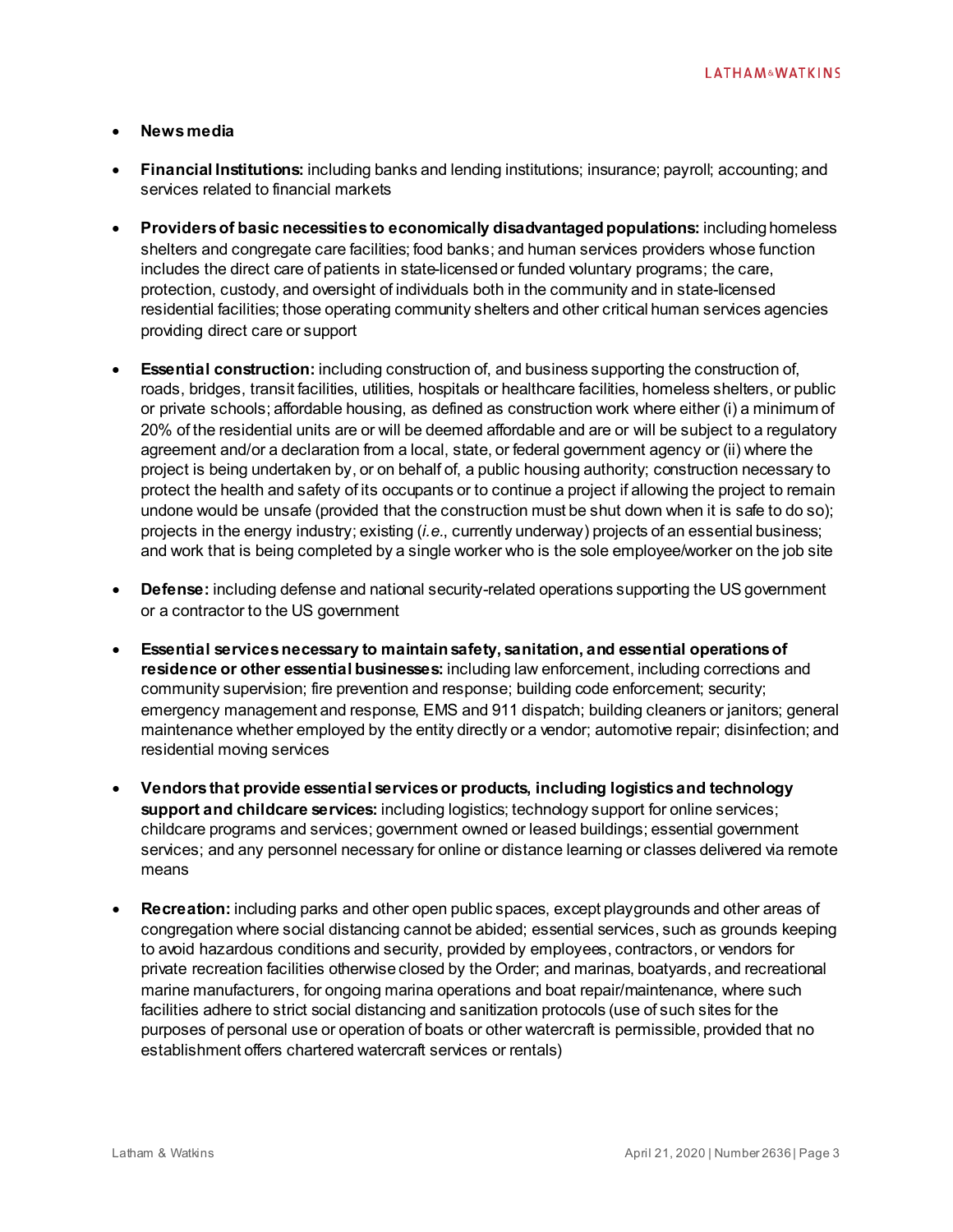• **Professional services with extensive restrictions:** including lawyers (who may continue to perform all work necessary for any service so long as it is performed remotely and any in-person work presence shall be limited to work only in support of essential businesses or services); and real estate services (which shall be conducted remotely for all transactions, including but not limited to title searches, appraisals, permitting, inspections, and the recordation, legal, financial, and other services necessary to complete a transfer of real property; provided, however, that any services and parts therein may be conducted in person only to the extent legally necessary and in accordance with appropriate social distancing and cleaning/disinfecting protocols)

The Guidance provides for any business not identified in the above categories to request a designation as essentia[l here.](https://esd.ny.gov/sites/default/files/Request%20for%20Designation%20Form_0.pdf) Any business ordered to close pursuant to the restrictions placed on large gatherings or event venues; dine-in or on-premise restaurant or bar services; facilities authorized to conduct video lottery gaming or casino gaming; any gyms, fitness centers, or exercise classes (except remote or streaming services); movie theaters; indoor common portions of retail shopping malls; places of public amusement; and barbershops, hair salons; tattoo or piercing parlors, and related personal care services are not eligible for designation as an essential business.

# **16 Federal Infrastructure Sectors**

The Order does not reference the critical infrastructure sectors identified in the March 19, 2020, Memorandum on Identification of Essential Critical Infrastructure Workers During COVID-19 Response (the Memo) issued by the US Department of Homeland Security's Cybersecurity & Infrastructure Security Agency (CISA). While it is not fully clear how the Order and the Memo are consistent or inconsistent with one another, if New York State is silent on interaction with federal guidance, Latham would assume that any client that qualifies as federal critical infrastructure pursuant to the Memo could continue to operate even if it would be unclear under the Order.

| Chemical                     | Dams                       | <b>Financial Services</b>       | Information Technology                    |
|------------------------------|----------------------------|---------------------------------|-------------------------------------------|
| <b>Commercial Facilities</b> | Defense Industrial<br>Base | Food and Agriculture            | Nuclear Reactors, Materials, and<br>Waste |
| Communications               | <b>Emergency Services</b>  | <b>Government Facilities</b>    | <b>Transportation Systems</b>             |
| Critical Manufacturing       | Energy                     | Healthcare and Public<br>Health | Water and Wastew ater<br>Systems          |

Currently, the 16 critical sectors identified by CISA include:

Source[: https://www.cisa.gov/critical-infrastructure-sectors](https://www.cisa.gov/critical-infrastructure-sectors)

The Memo provides a list of sectors and identifies groups of essential critical infrastructure workers, which "are intended to be overly inclusive" and include, amongst others, the following:

- **Critical Manufacturing:** including workers necessary for the manufacturing of materials and products needed for supply chains, transportation, energy, communications, food and agriculture, and chemical manufacturing
- **Healthcare/Public Health:** including manufacturers, technicians, logistics, and warehouse operators; and distributors of medical equipment pharmaceuticals, blood and blood products, vaccines, testing materials, and laboratory supplies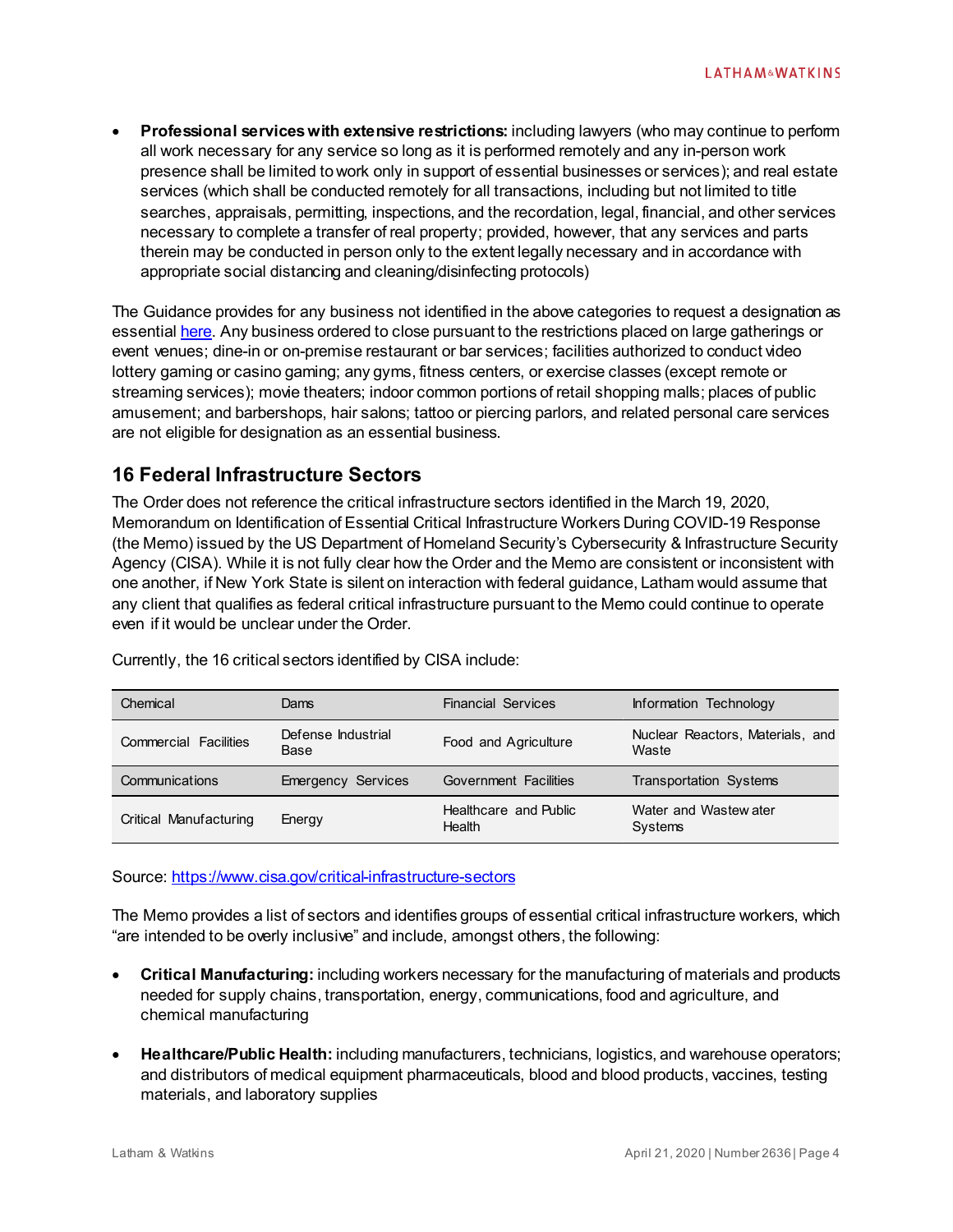- **Chemical:** including workers supporting the chemical and industrial gas supply chains, workers at chemical manufacturing plants, workers in laboratories, workers at distribution facilities, and workers who transport basic raw chemical materials to the producers of industrial and consumer goods
- **Energy:** including workers who maintain, ensure, or restore the generation, transmission, and distribution of electric power, including call centers, utility workers, reliability engineers, and fleet maintenance technicians
- **Communications:** including manufacturers and distributors of communication equipment, in addition to call centers, wireline and wireless providers, cable service providers, satellite operations, undersea cable landing stations, and Internet Exchange Points
- **Information Technology:** including workers supporting the provision of essential global, national, and local infrastructure for computing services, including cloud computing services, business infrastructure, web-based services, and critical manufacturing, and manufacturers and supply chain vendors that provide hardware and software as well as information technology equipment (to include microelectronics and semiconductors) for critical infrastructure
- **Financial Services:** including workers who are needed to process and maintain systems for processing financial transactions and workers who are needed to provide consumer access to banking and lending services and to move currency and payments

# **Impact on Local County and Municipal Orders**

It is not clear whether the Order is meant to replace similar orders recently issued by local county and municipal health departments. However, pursuant to the New York Executive Law, the governor has the authority to suspend or modify any statute, local law, ordinance, order, rule or regulation, or parts thereof, of any agency during a state disaster emergency, which was declared by the governor on March 7, 2020, and remains in effect. The governor has exercised this authority in previous executive orders issued in response to COVID-19. At this time, Latham recommends, to the extent possible, that businesses and entities comply with the terms of both the statewide Order and any local order that may apply to them. To the extent the terms of the statewide Order and any local order conflict, Latham recommends businesses and entities comply with the terms of the more restrictive order that applies to them.

## **Enforcement**

Any business violating the Order will be subject to enforcement as if it were in violation of Section 12 of the New York Public Health Law, and will be subject to mandatory closure and a civil fine of up to US\$2,000 (or up to US\$5,000 for subsequent violations and up to US\$10,000 for violations that result in serious physical harm).

# **Additional Information**

See the following links for additional information:

- <https://coronavirus.health.ny.gov/home>
- [Guidance for Determining Whether a Business Enterprise is "Essential" under the "New York](https://www.governor.ny.gov/news/governor-cuomo-issues-guidance-essential-services-under-new-york-state-pause-executive-order)  State [on PAUSE" Executive Order](https://www.governor.ny.gov/news/governor-cuomo-issues-guidance-essential-services-under-new-york-state-pause-executive-order)
- [Request for Designation as an Essential Business](https://esd.ny.gov/sites/default/files/Request%20for%20Designation%20Form_0.pdf)